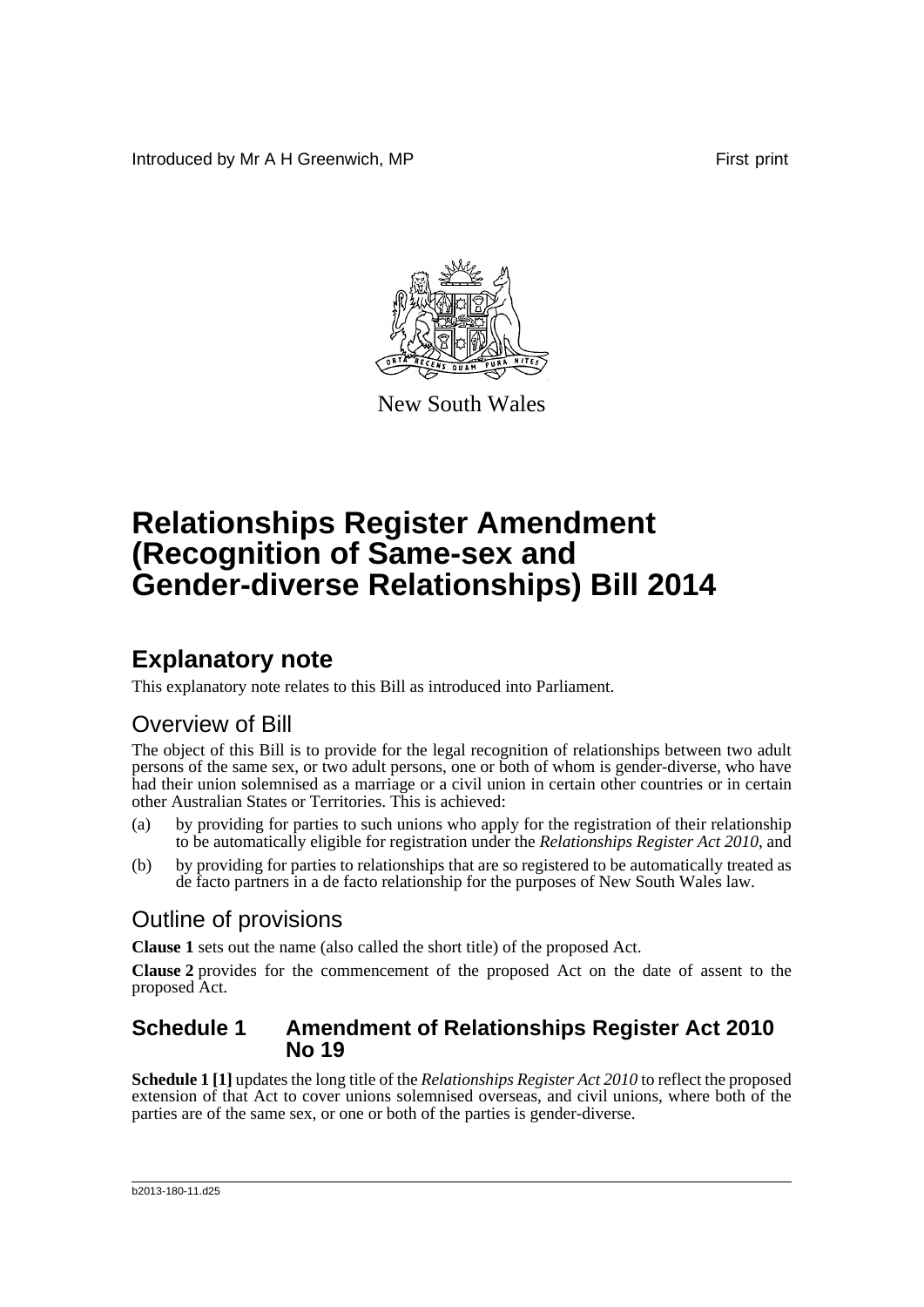**Schedule 1 [2]** amends the object of the Act to reflect the proposed extension of the Act to cover unions solemnised overseas as marriages or civil unions, where both of the parties are of the same sex, or one or both of the parties is gender-diverse.

**Schedule 1 [3]** inserts definitions for expressions used in the other amendments made by the proposed Act. A *person who is gender-diverse* is defined as a person who is, or identifies as, neither wholly female nor wholly male, a combination of female and male or neither female nor male.

**Schedule 1 [4]** moves the definition of *related by family* so that it applies to all of the Act.

**Schedule 1 [5]** restates the eligibility for registration of a relationship. In addition to the current eligibility (that two adult persons are in a relationship as a couple) certain relationships can automatically be registered if an application is made (that is, without having to prove a relationship as a couple). The relationships to which the new provision extends are:

- (a) the relationship between two adults who are married to each other in a recognised union solemnised as a marriage in another country or in another Australian State or Territory that was solemnised when both parties were adults, or
- (b) the relationship between two adults who are parties to a recognised civil union solemnised in another country or another Australian State or Territory that was solemnised when both parties were adults.

The amendment also provides additional reasons why a relationship cannot be registered (in addition to if either person is married in a marriage recognised under Commonwealth law, that is, in a marriage between a man and a woman). The additional reasons are:

- (a) either person is married in a recognised union solemnised as a marriage in another country or in another Australian State or Territory to another person, or
- (b) either person is a party to a recognised civil union solemnised in another country or in another Australian State or Territory with another person.

The amendment also provides that, whereas currently an application for registration must be accompanied by a statutory declaration by each person stating that they are in a relationship as a couple with each other, the application must now state that one of the following is true:

- (a) the person is in a relationship as a couple with the other person,
- (b) the person is married to the other person in a recognised union solemnised as a marriage in another country or in another Australian State or Territory,
- (c) the person is a party with the other person to a recognised civil union solemnised in another country or in another Australian State or Territory.

The statutory declaration must also state the following:

- (a) that the person is not registered under the Act or a corresponding law as being in a registered relationship or an interstate registered relationship, whether with the other applicant or any other person,
- (b) that the person is not in a relationship as a couple with a person other than the other applicant,
- (c) that the person is not married in a recognised union solemnised as a marriage in another country or in another Australian State or Territory with another person,
- (d) that the person is not a party to a recognised civil union solemnised in another country or in another Australian State or Territory with another person.

**Schedule 1 [6]** makes it clear that an existing reference to marriage means a marriage recognised under Commonwealth law (that is, a marriage between a man and a woman).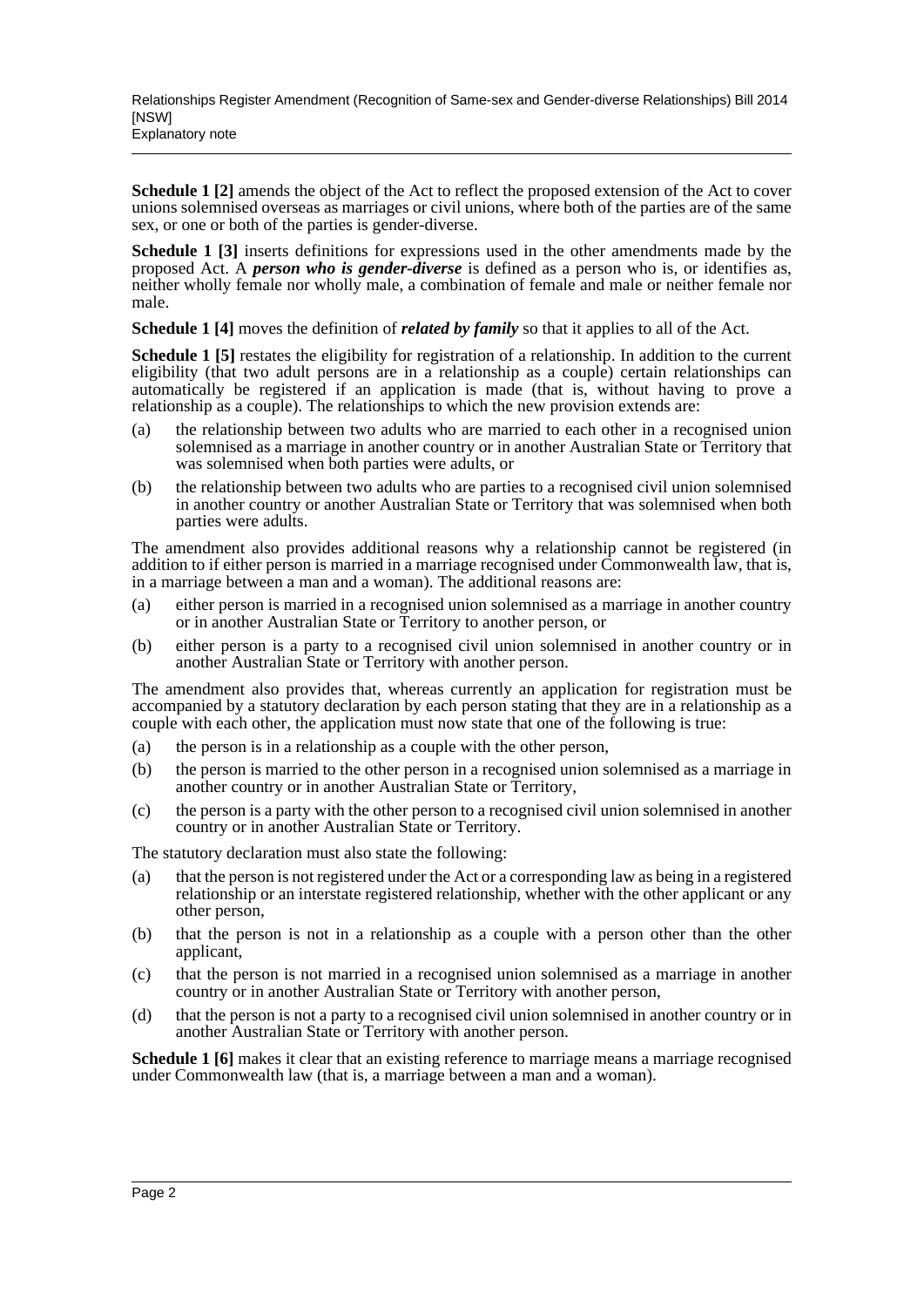**Schedule 1 [7]** provides for the regulations to recognise the following:

- (a) a class of unions solemnised in another country (or one or more particular states of another country) or in another Australian State or Territory as marriages between two parties of the same sex or where one or both of the parties is a person who is gender-diverse,
- (b) a class of civil unions solemnised in another country (or one or more particular states of another country) or in another Australian State or Territory as civil unions between two parties of the same sex or where one or both of the parties is a person who is gender-diverse.

The amendment also provides that, for the purposes of any New South Wales law, a person is a de facto partner of, and in a de facto relationship with, another person if the person is in a recognised union solemnised as a marriage in another country or another Australian State or Territory or a recognised civil union solemnised in another country or another Australian State or Territory.

**Schedule 1 [8]** updates a heading to a section.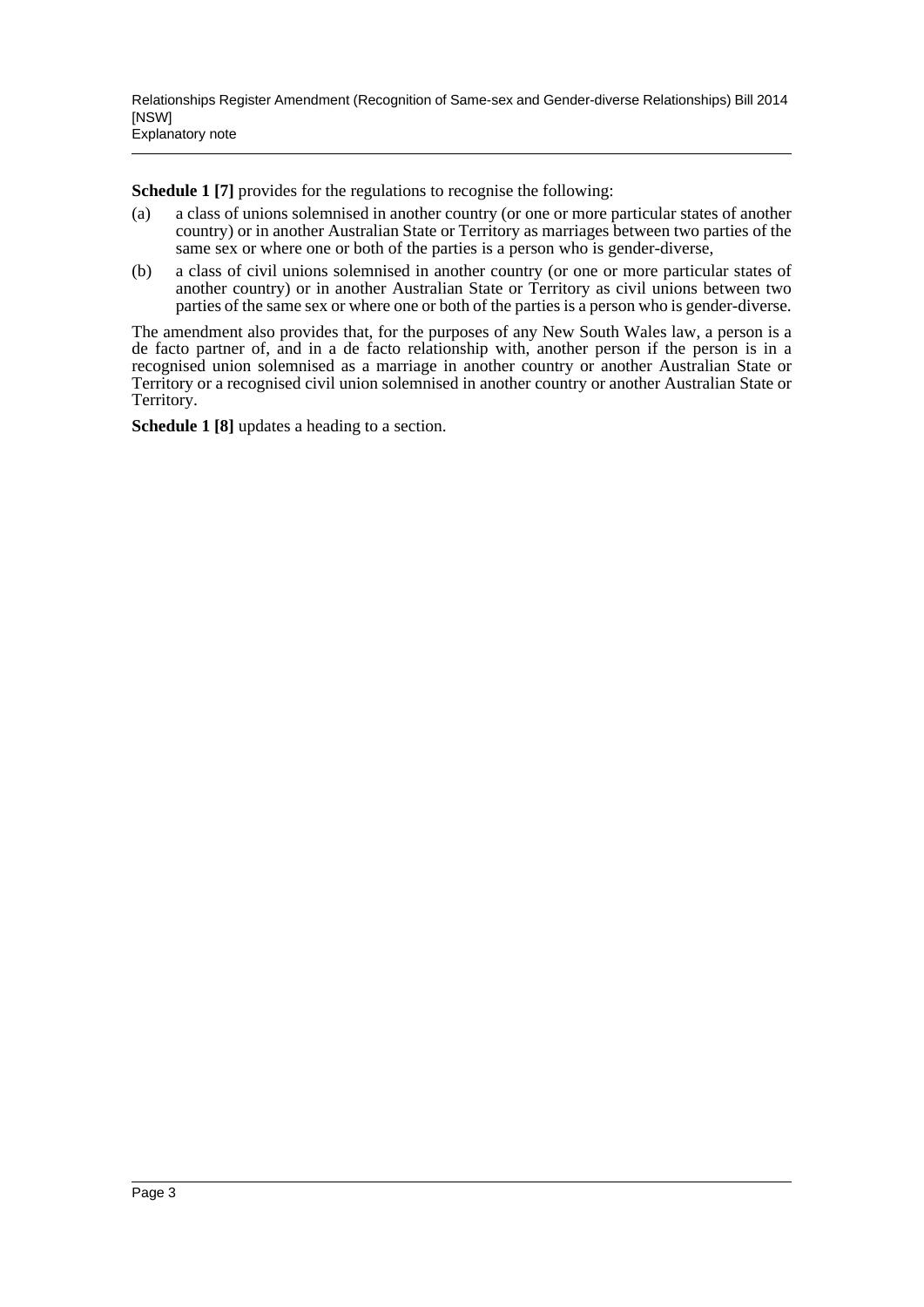Introduced by Mr A H Greenwich, MP First print



New South Wales

## **Relationships Register Amendment (Recognition of Same-sex and Gender-diverse Relationships) Bill 2014**

## **Contents**

|   |                                                               | Page          |
|---|---------------------------------------------------------------|---------------|
| 1 | Name of Act                                                   | $\mathcal{P}$ |
|   | 2 Commencement                                                | 2             |
|   | Schedule 1 Amendment of Relationships Register Act 2010 No 19 | 3             |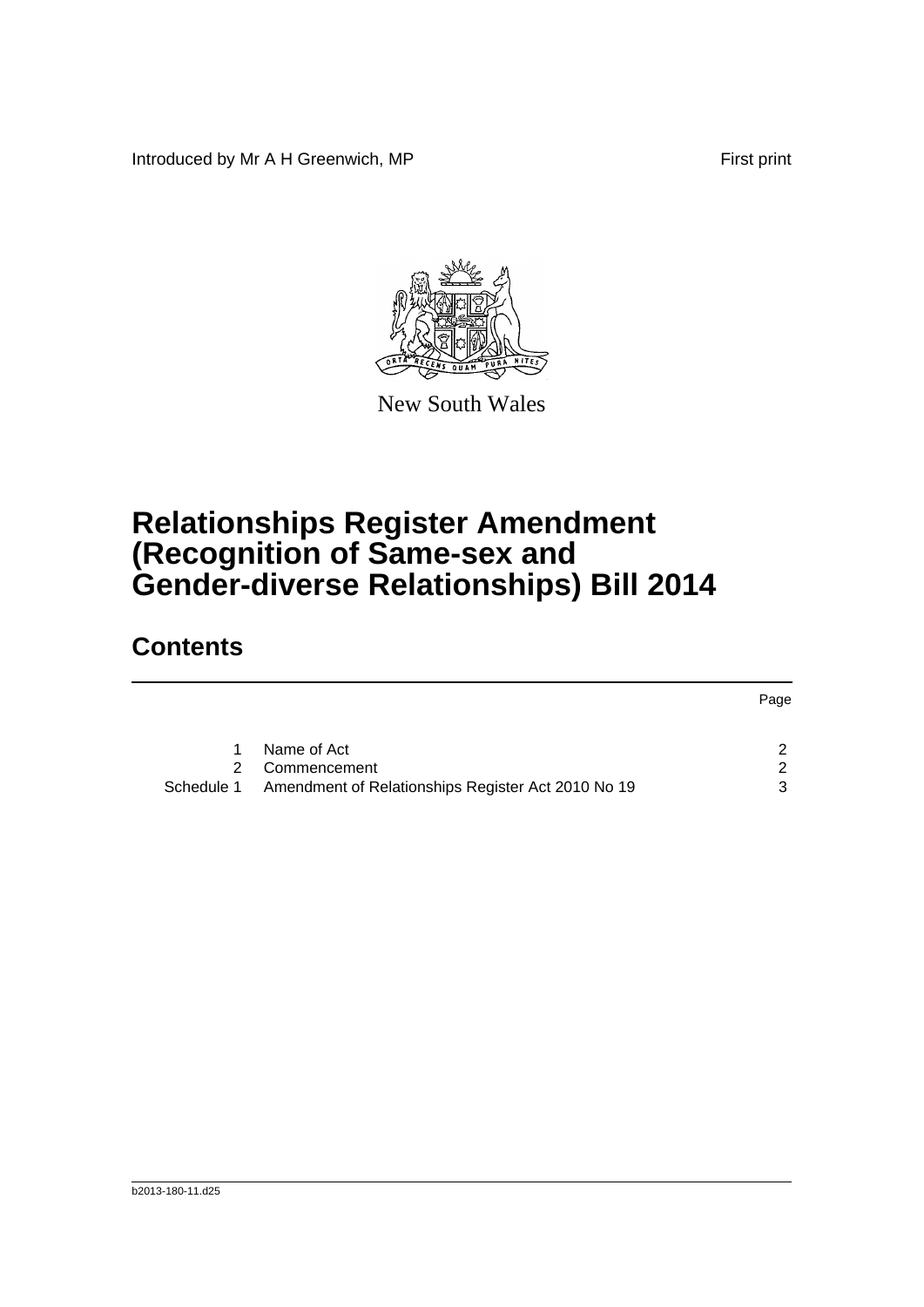

New South Wales

## **Relationships Register Amendment (Recognition of Same-sex and Gender-diverse Relationships) Bill 2014**

No , 2014

#### **A Bill for**

An Act to amend the *Relationships Register Act 2010* to provide for the recognition of relationships involving adult persons of the same sex, or one or both of whom is gender-diverse, that are solemnised as marriages or civil unions in certain other jurisdictions and to ensure that those persons are treated as de facto partners under New South Wales law.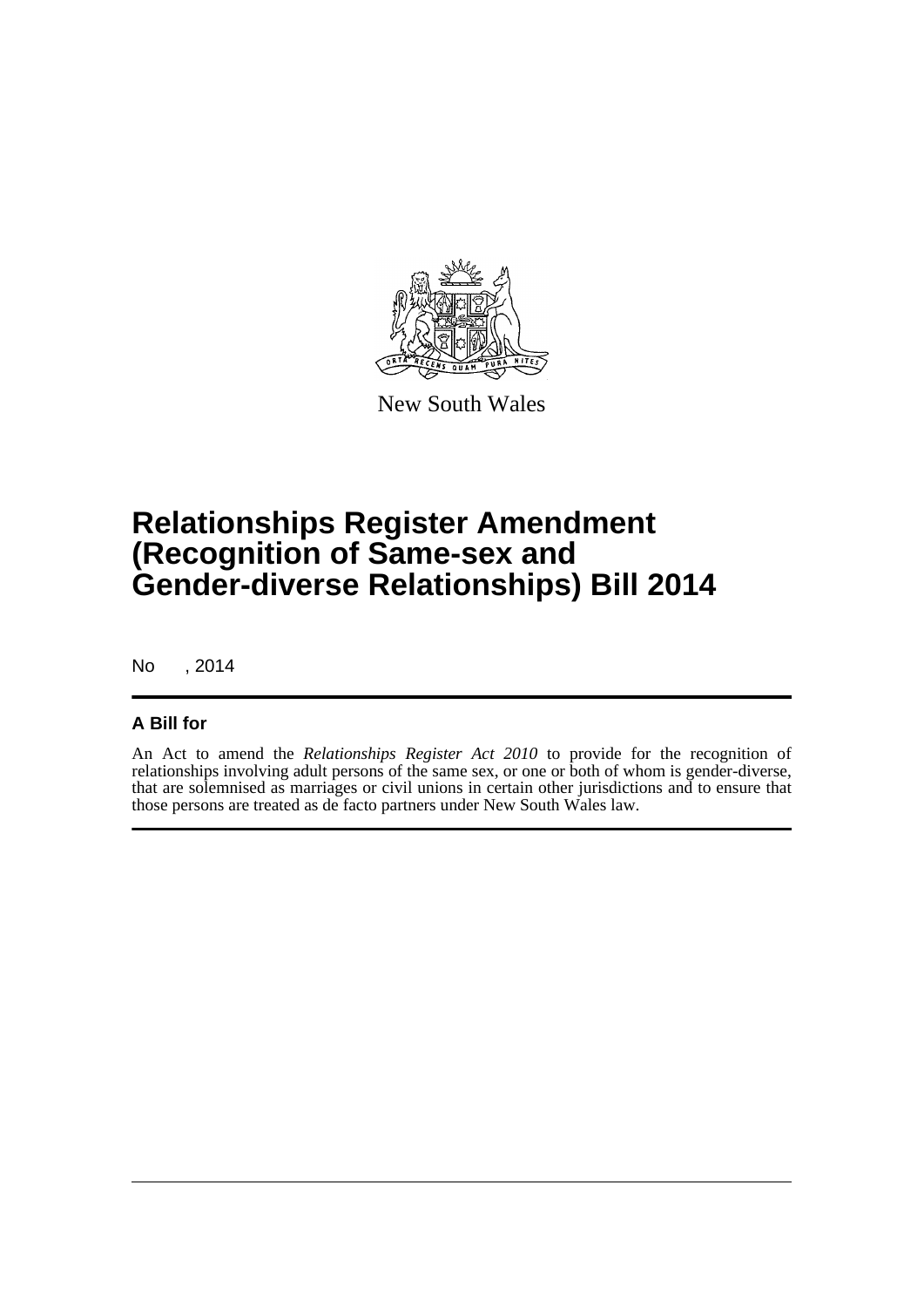<span id="page-5-1"></span><span id="page-5-0"></span>

| The Legislature of New South Wales enacts:                                                                               |        |
|--------------------------------------------------------------------------------------------------------------------------|--------|
| Name of Act                                                                                                              | 2      |
| This Act is the Relationships Register Amendment (Recognition of Same-sex and<br>Gender-diverse Relationships) Act 2014. | 3<br>4 |
| Commencement                                                                                                             | 5      |
| This Act commences on the date of assent to this Act.                                                                    | 6      |
|                                                                                                                          |        |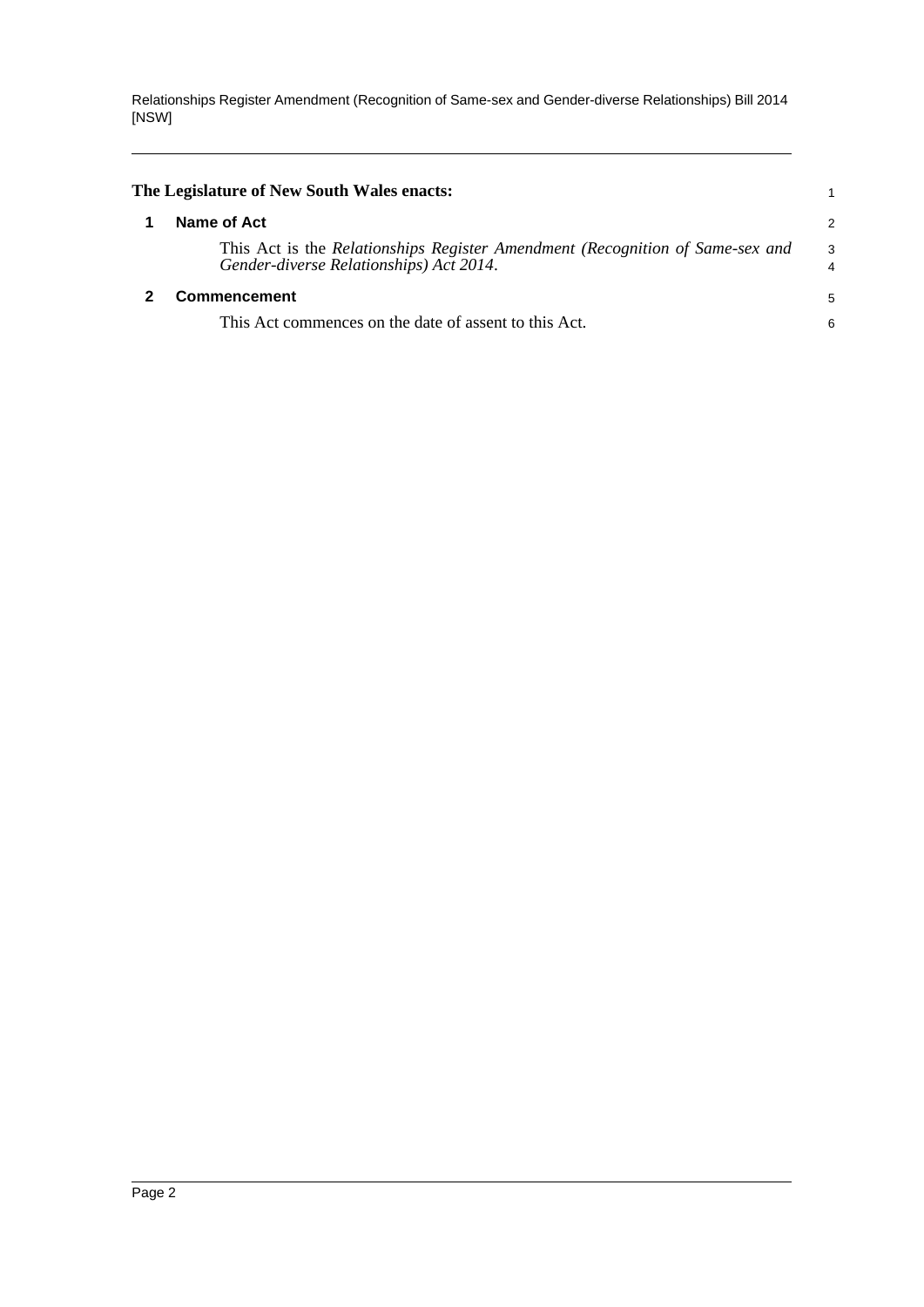<span id="page-6-0"></span>

|       | <b>Schedule 1</b>                                                                                                                                   | <b>Amendment of Relationships Register Act 2010</b><br><b>No 19</b>                                                                                                                                                                       |                      |  |  |  |  |  |
|-------|-----------------------------------------------------------------------------------------------------------------------------------------------------|-------------------------------------------------------------------------------------------------------------------------------------------------------------------------------------------------------------------------------------------|----------------------|--|--|--|--|--|
| $[1]$ | Long title                                                                                                                                          |                                                                                                                                                                                                                                           | 3                    |  |  |  |  |  |
|       | Insert "and the relationships of persons in certain same-sex or gender-diverse unions<br>solemnised overseas" after "de facto relationships".       |                                                                                                                                                                                                                                           |                      |  |  |  |  |  |
| $[2]$ | <b>Section 3</b>                                                                                                                                    |                                                                                                                                                                                                                                           |                      |  |  |  |  |  |
|       |                                                                                                                                                     | Omit the section. Insert instead:                                                                                                                                                                                                         | 7                    |  |  |  |  |  |
|       | 3                                                                                                                                                   | <b>Object of Act</b>                                                                                                                                                                                                                      | 8                    |  |  |  |  |  |
|       |                                                                                                                                                     | The object of this Act is to provide for the legal recognition of certain<br>relationships through registration. The relevant relationships are those<br>between:                                                                         | 9<br>10<br>11        |  |  |  |  |  |
|       |                                                                                                                                                     | two adult persons in a relationship as a couple (whether they are persons<br>(a)<br>of different sexes or of the same sex or one or both is a person who is<br>gender-diverse), or                                                        | 12<br>13<br>14       |  |  |  |  |  |
|       |                                                                                                                                                     | two adult persons in a union solemnised as a marriage in another<br>(b)<br>country or another Australian State or Territory (whether both persons<br>are of the same sex or whether one or both is a person who is<br>gender-diverse), or | 15<br>16<br>17<br>18 |  |  |  |  |  |
|       |                                                                                                                                                     | two adult persons in a civil union solemnised in another country or in<br>(c)<br>another Australian State or Territory (whether both persons are of the<br>same sex or one or both is a person who is gender-diverse).                    | 19<br>20<br>21       |  |  |  |  |  |
| $[3]$ | <b>Section 4 Definitions</b>                                                                                                                        |                                                                                                                                                                                                                                           | 22                   |  |  |  |  |  |
|       |                                                                                                                                                     | Insert in alphabetical order in section $4(1)$ :                                                                                                                                                                                          | 23                   |  |  |  |  |  |
|       | <i>person who is gender-diverse</i> means a person:                                                                                                 |                                                                                                                                                                                                                                           |                      |  |  |  |  |  |
|       |                                                                                                                                                     | who has physical, hormonal or genetic features that are:<br>(a)                                                                                                                                                                           | 25                   |  |  |  |  |  |
|       |                                                                                                                                                     | neither wholly female nor wholly male, or<br>(i)                                                                                                                                                                                          | 26                   |  |  |  |  |  |
|       |                                                                                                                                                     | a combination of female and male, or<br>(ii)                                                                                                                                                                                              | 27                   |  |  |  |  |  |
|       |                                                                                                                                                     | neither female nor male, or<br>(iii)                                                                                                                                                                                                      | 28                   |  |  |  |  |  |
|       |                                                                                                                                                     | who identifies as:<br>(b)                                                                                                                                                                                                                 | 29                   |  |  |  |  |  |
|       |                                                                                                                                                     | neither wholly female nor wholly male, or<br>(i)                                                                                                                                                                                          | 30                   |  |  |  |  |  |
|       |                                                                                                                                                     | a combination of female and male, or<br>(ii)                                                                                                                                                                                              | 31                   |  |  |  |  |  |
|       |                                                                                                                                                     | neither female nor male.<br>(iii)                                                                                                                                                                                                         | 32                   |  |  |  |  |  |
|       |                                                                                                                                                     | recognised civil union solemnised in another Australian State or Territory<br>means a civil union recognised by the regulations made under section 15B (2).                                                                               | 33<br>34             |  |  |  |  |  |
|       | recognised civil union solemnised in another country means a civil union<br>recognised by the regulations made under section 15B (1).               |                                                                                                                                                                                                                                           |                      |  |  |  |  |  |
|       |                                                                                                                                                     | recognised union solemnised as a marriage in another Australian State or<br><b>Territory</b> means a union recognised by the regulations made under<br>section $15A(2)$ .                                                                 | 37<br>38<br>39       |  |  |  |  |  |
|       | recognised union solemnised as a marriage in another country means a<br>40<br>union recognised by the regulations made under section 15A (1).<br>41 |                                                                                                                                                                                                                                           |                      |  |  |  |  |  |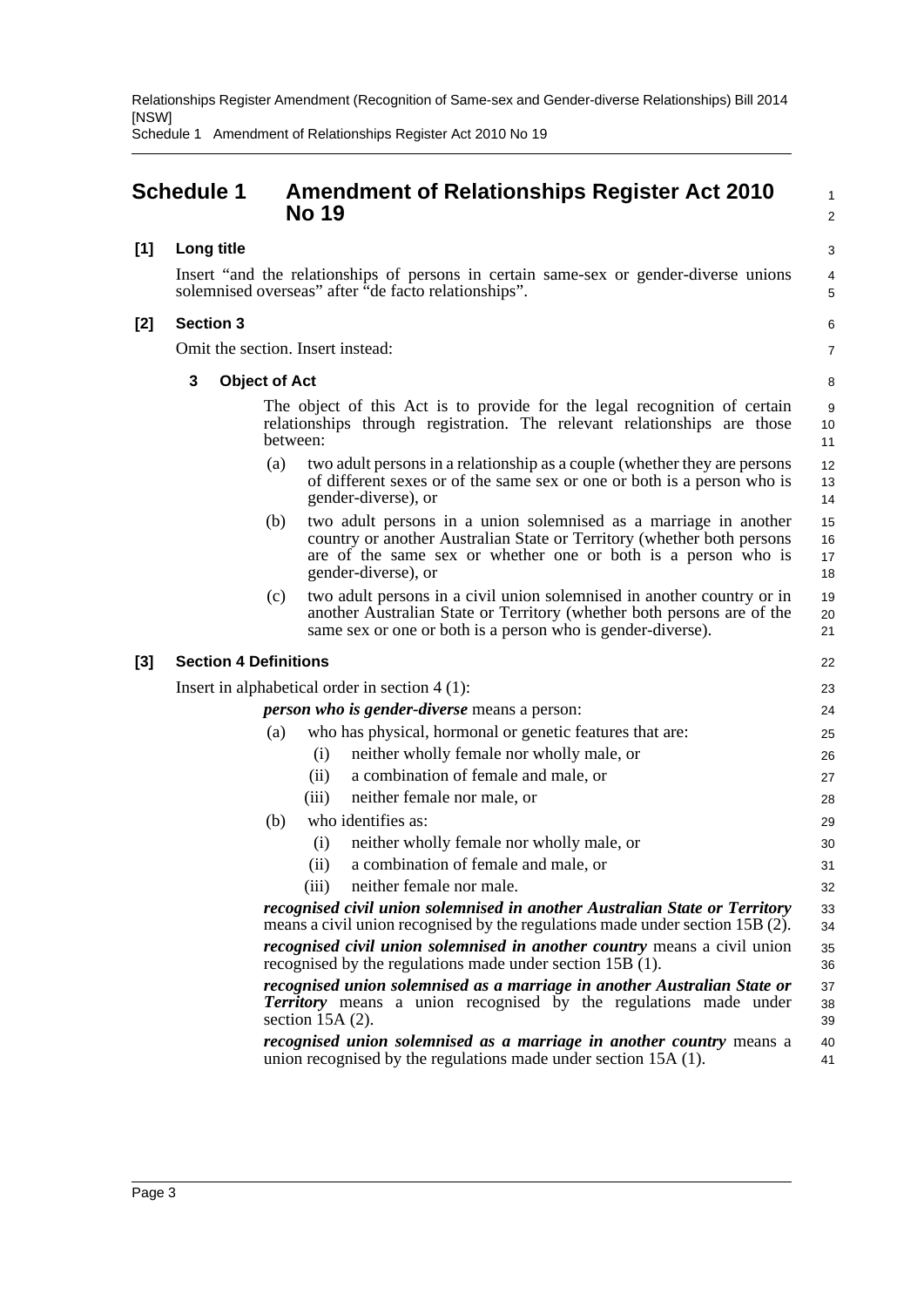| [4] |                                    |                                     | Section 4 (3)-(5)                                                                                                                                                                                                                                                                                                                                                                                                                                                                                                                                                 |                                                                                                                                                                                                                                                                                        | 1                                      |  |  |  |
|-----|------------------------------------|-------------------------------------|-------------------------------------------------------------------------------------------------------------------------------------------------------------------------------------------------------------------------------------------------------------------------------------------------------------------------------------------------------------------------------------------------------------------------------------------------------------------------------------------------------------------------------------------------------------------|----------------------------------------------------------------------------------------------------------------------------------------------------------------------------------------------------------------------------------------------------------------------------------------|----------------------------------------|--|--|--|
|     | Insert after section $4(2)$ :      |                                     |                                                                                                                                                                                                                                                                                                                                                                                                                                                                                                                                                                   |                                                                                                                                                                                                                                                                                        |                                        |  |  |  |
|     |                                    | (3)                                 |                                                                                                                                                                                                                                                                                                                                                                                                                                                                                                                                                                   | Two adults are <i>related by family</i> if:                                                                                                                                                                                                                                            |                                        |  |  |  |
|     |                                    |                                     | (a)                                                                                                                                                                                                                                                                                                                                                                                                                                                                                                                                                               | one is the child (including an adopted child) of the other, or                                                                                                                                                                                                                         | 4                                      |  |  |  |
|     |                                    |                                     | (b)                                                                                                                                                                                                                                                                                                                                                                                                                                                                                                                                                               | one is another descendant of the other (even if the relationship between<br>them is traced through an adoptive parent), or                                                                                                                                                             | 5<br>6                                 |  |  |  |
|     |                                    |                                     | (c)                                                                                                                                                                                                                                                                                                                                                                                                                                                                                                                                                               | they have a parent in common (including an adoptive parent of either or<br>both of them).                                                                                                                                                                                              | 7<br>8                                 |  |  |  |
|     |                                    | (4)                                 |                                                                                                                                                                                                                                                                                                                                                                                                                                                                                                                                                                   | Subsection (3) applies:                                                                                                                                                                                                                                                                | 9                                      |  |  |  |
|     |                                    |                                     | (a)                                                                                                                                                                                                                                                                                                                                                                                                                                                                                                                                                               | even if an adoption has been declared void or is of no effect, and                                                                                                                                                                                                                     | 10                                     |  |  |  |
|     |                                    |                                     | (b)                                                                                                                                                                                                                                                                                                                                                                                                                                                                                                                                                               | to adoptions under the law of any place (whether in or out of Australia)<br>relating to the adoption of children.                                                                                                                                                                      | 11<br>12                               |  |  |  |
|     |                                    | (5)                                 | Subsection (3) applies in relation to a child whose parentage is transferred as<br>a result of a parentage order, or an Interstate parentage order, within the<br>meaning of the <i>Surrogacy Act 2010</i> in the same way as it applies in relation to<br>an adopted child, even if the parentage order is discharged or otherwise ceases<br>to have effect. For that purpose, a reference in that subsection to an adoptive<br>parent is to be read as a reference to a person to whom the parentage of a child<br>is transferred under such a parentage order. |                                                                                                                                                                                                                                                                                        | 13<br>14<br>15<br>16<br>17<br>18<br>19 |  |  |  |
| [5] |                                    |                                     | Sections 5 and 6                                                                                                                                                                                                                                                                                                                                                                                                                                                                                                                                                  |                                                                                                                                                                                                                                                                                        | 20                                     |  |  |  |
|     | Omit the sections. Insert instead: |                                     |                                                                                                                                                                                                                                                                                                                                                                                                                                                                                                                                                                   |                                                                                                                                                                                                                                                                                        |                                        |  |  |  |
|     | 5                                  | <b>Eligibility for registration</b> |                                                                                                                                                                                                                                                                                                                                                                                                                                                                                                                                                                   |                                                                                                                                                                                                                                                                                        |                                        |  |  |  |
|     |                                    | (1)                                 | Two adult persons, regardless of their sex, may apply to the Registrar for<br>registration of their relationship if:                                                                                                                                                                                                                                                                                                                                                                                                                                              |                                                                                                                                                                                                                                                                                        |                                        |  |  |  |
|     |                                    |                                     | (a)                                                                                                                                                                                                                                                                                                                                                                                                                                                                                                                                                               | they are in a relationship as a couple, or                                                                                                                                                                                                                                             | 25                                     |  |  |  |
|     |                                    |                                     | (b)                                                                                                                                                                                                                                                                                                                                                                                                                                                                                                                                                               | they are married to each other in a recognised union solemnised as a<br>marriage in another country, or a recognised union solemnised as a<br>marriage in another Australian State or Territory, to which they are the<br>only parties, or                                             | 26<br>27<br>28<br>29                   |  |  |  |
|     |                                    |                                     | (c)                                                                                                                                                                                                                                                                                                                                                                                                                                                                                                                                                               | they are both the only parties to a recognised civil union solemnised in<br>another country or a recognised civil union solemnised in another<br>Australian State or Territory.                                                                                                        | 30<br>31<br>32                         |  |  |  |
|     |                                    | (2)                                 |                                                                                                                                                                                                                                                                                                                                                                                                                                                                                                                                                                   | A relationship cannot be registered unless at least one of the adults resides in<br>New South Wales.                                                                                                                                                                                   | 33<br>34                               |  |  |  |
|     |                                    | (3)                                 | A relationship cannot be registered if:                                                                                                                                                                                                                                                                                                                                                                                                                                                                                                                           |                                                                                                                                                                                                                                                                                        |                                        |  |  |  |
|     |                                    |                                     | (a)                                                                                                                                                                                                                                                                                                                                                                                                                                                                                                                                                               | either person is in a marriage, within the meaning of the <i>Marriage</i><br>Act 1961 of the Commonwealth, or a marriage in another country that<br>is recognised by the Commonwealth as a valid marriage, whether to the<br>other person in the relationship or to another person, or | 36<br>37<br>38<br>39                   |  |  |  |
|     |                                    |                                     | (b)                                                                                                                                                                                                                                                                                                                                                                                                                                                                                                                                                               | either person is married in a recognised union solemnised as a marriage<br>in another country, or a recognised union solemnised as a marriage in<br>another Australian State or Territory, to a person other than the other<br>person in the relationship, or                          | 40<br>41<br>42<br>43                   |  |  |  |
|     |                                    |                                     | (c)                                                                                                                                                                                                                                                                                                                                                                                                                                                                                                                                                               | either person is a party to a recognised civil union solemnised in another<br>country, or a recognised civil union solemnised in another Australian                                                                                                                                    | 44<br>45                               |  |  |  |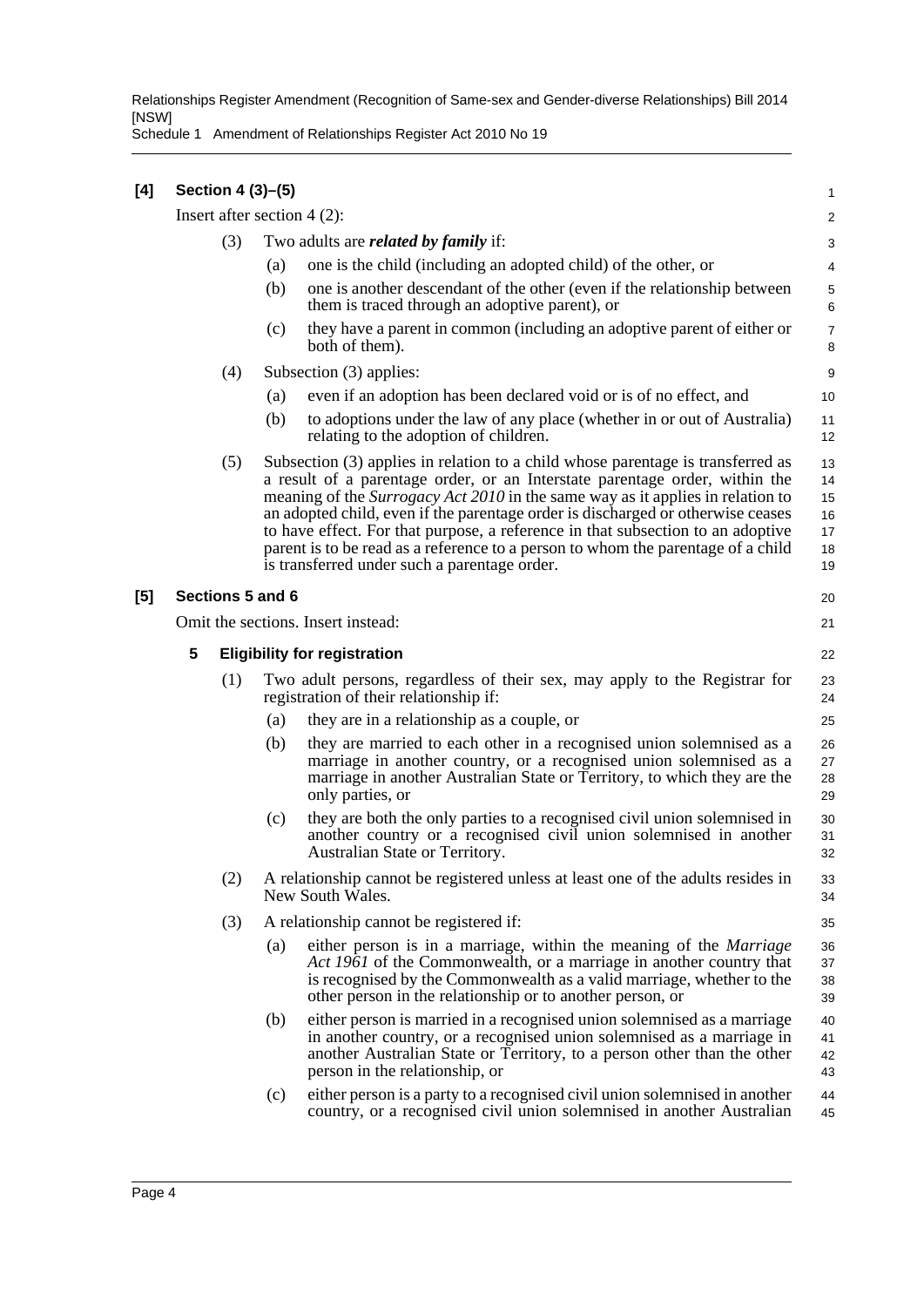Schedule 1 Amendment of Relationships Register Act 2010 No 19

State or Territory, with a person other than the other person in the relationship, or

42 43 44

- (d) either person is registered under this Act as being in a registered relationship, or
- (e) either person is registered under a corresponding law as being in an interstate registered relationship, or
- (f) either person is in a relationship as a couple with another person, or
- (g) the two persons are related by family.

#### **6 Applications for registration**

- (1) An application for registration of a relationship is to be made in the form approved by the Registrar and must be accompanied by a statutory declaration by each person in the relationship stating that one or more of the following is true:
	- (a) the person is in a relationship as a couple with the other person,
	- (b) the person is married to the other person, and no other person, in a recognised union solemnised as a marriage in another country or a recognised union solemnised as a marriage in another Australian State or Territory,
	- (d) the person is a party with the other person, and no other person, to a recognised civil union solemnised in another country or a recognised civil union solemnised in another Australian State or Territory.
- (2) The statutory declaration by each person in the relationship must also state the following:
	- (a) that the person wishes to register the relationship,
	- (b) that the person is not married, within the meaning of the *Marriage Act 1961* of the Commonwealth, or a marriage in another country that is recognised by the Commonwealth as a valid marriage, whether to the other applicant or another person, 25 26 27 28
	- (c) that the person is not registered under this Act or a corresponding law as being in a registered relationship or an interstate registered relationship, whether with the other applicant or any other person,
	- (d) that the person is not in a relationship as a couple with a person other than the other applicant,
	- (e) that the person is not married in a recognised union solemnised as a marriage in another country, or a recognised union solemnised as a marriage in another Australian State or Territory, to a person other than the other applicant,
	- (f) that the person is not a party to a recognised civil union solemnised in another country, or a recognised civil union solemnised in another Australian State or Territory, with a person other than the other applicant, 38 39 40 41
	- (g) whether or not the person resides in New South Wales,
	- (h) that the person is not related to the other applicant by family.
- (3) An application must also be accompanied by the following:
	- (a) evidence of the identity and age of each person in the relationship, (b) the fee prescribed by the regulations, 45 46
	- (c) any other documents and information prescribed by the regulations. 47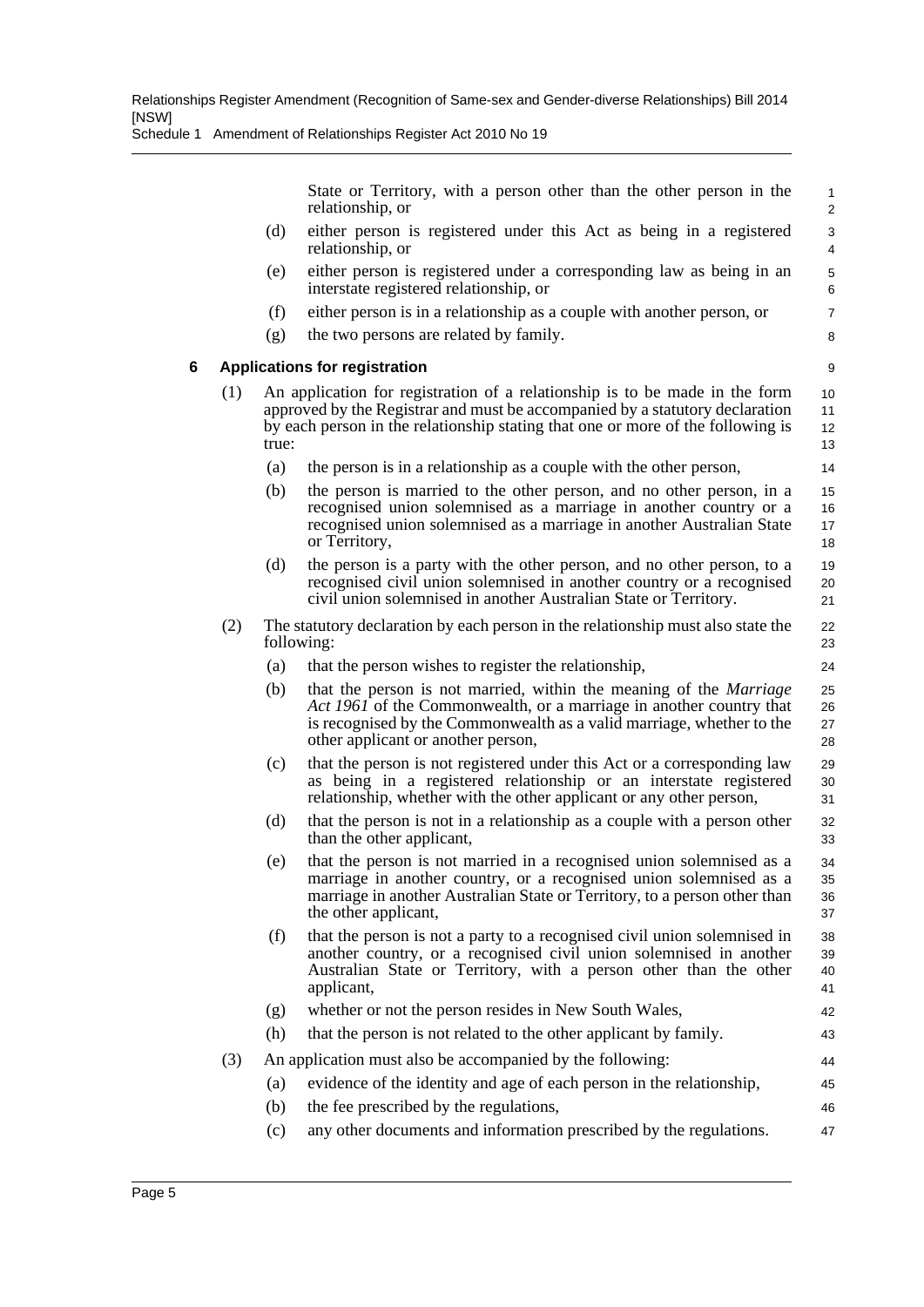| [6] |                                  | Section 10 Revocation of registration by events |                                                                                                                                             |                                                                                                                                                                                                                                                                                                       |                      |  |  |  |
|-----|----------------------------------|-------------------------------------------------|---------------------------------------------------------------------------------------------------------------------------------------------|-------------------------------------------------------------------------------------------------------------------------------------------------------------------------------------------------------------------------------------------------------------------------------------------------------|----------------------|--|--|--|
|     |                                  |                                                 |                                                                                                                                             | Insert "in a marriage within the meaning of the <i>Marriage Act 1961</i> of the Commonwealth,<br>or a marriage in another country that is recognised by the Commonwealth as a valid<br>marriage" after "relationship" in section 10 (b).                                                              | $\sqrt{2}$<br>3<br>4 |  |  |  |
| [7] | Part 3A                          |                                                 |                                                                                                                                             |                                                                                                                                                                                                                                                                                                       | 5                    |  |  |  |
|     | <b>Insert after Part 3:</b><br>6 |                                                 |                                                                                                                                             |                                                                                                                                                                                                                                                                                                       |                      |  |  |  |
|     |                                  |                                                 | Part 3A Recognition of certain same-sex and gender-<br>diverse relationship statuses                                                        |                                                                                                                                                                                                                                                                                                       | 7<br>8               |  |  |  |
|     | <b>15A</b>                       |                                                 | Recognition of same-sex and gender-diverse unions solemnised as marriages<br>in another country or in another Australian State or Territory |                                                                                                                                                                                                                                                                                                       |                      |  |  |  |
|     |                                  | (1)                                             |                                                                                                                                             | The regulations may declare that the following are recognised unions<br>solemnised as a marriage in another country for the purposes of this Act:                                                                                                                                                     | 11<br>12             |  |  |  |
|     |                                  |                                                 | (a)                                                                                                                                         | a class of unions solemnised as marriages between two parties of the<br>same sex in another country (or one or more particular separate<br>jurisdictions (such as states) within another country) under a law of that<br>other country (or state),                                                    | 13<br>14<br>15<br>16 |  |  |  |
|     |                                  |                                                 | (b)                                                                                                                                         | a class of unions solemnised as marriages between two parties where<br>one or both of the parties is a person who is gender-diverse in another<br>country (or one or more particular separate jurisdictions (such as states)<br>within another country) under a law of that other country (or state). | 17<br>18<br>19<br>20 |  |  |  |
|     |                                  | (2)                                             |                                                                                                                                             | The regulations may declare that the following are recognised unions<br>solemnised as a marriage in another Australian State or Territory for the<br>purposes of this Act:                                                                                                                            | 21<br>22<br>23       |  |  |  |
|     |                                  |                                                 | (a)                                                                                                                                         | a class of unions solemnised as marriages between two parties of the<br>same sex in another Australian State or Territory under a law of that<br>other State or Territory,                                                                                                                            | 24<br>25<br>26       |  |  |  |
|     |                                  |                                                 | (b)                                                                                                                                         | a class of unions solemnised as marriages between two parties where<br>one or both of the parties is a person who is gender-diverse in another<br>Australian State or Territory under a law of that other State or Territory.                                                                         | 27<br>28<br>29       |  |  |  |
|     |                                  | (3)                                             |                                                                                                                                             | However, a regulation must not declare a relationship to be a recognised union<br>solemnised as a marriage in another country or a recognised union solemnised<br>as a marriage in another Australian State or Territory unless:                                                                      | 30<br>31<br>32       |  |  |  |
|     |                                  |                                                 | (a)                                                                                                                                         | under the law of that country (or particular state of the country) or State<br>or Territory, the relationship:                                                                                                                                                                                        | 33<br>34             |  |  |  |
|     |                                  |                                                 |                                                                                                                                             | must be between two adults, and<br>(i)                                                                                                                                                                                                                                                                | 35                   |  |  |  |
|     |                                  |                                                 |                                                                                                                                             | must be solemnised consensually, and<br>(ii)                                                                                                                                                                                                                                                          | 36                   |  |  |  |
|     |                                  |                                                 |                                                                                                                                             | must not be solemnised between people who are related by<br>(iii)<br>family, and                                                                                                                                                                                                                      | 37<br>38             |  |  |  |
|     |                                  |                                                 |                                                                                                                                             | must not be solemnised between people who are legally married,<br>(iv)<br>and                                                                                                                                                                                                                         | 39<br>40             |  |  |  |
|     |                                  |                                                 | (b)                                                                                                                                         | the relationship is not a marriage within the meaning of the <i>Marriage</i><br>Act 1961 of the Commonwealth, and                                                                                                                                                                                     | 41<br>42             |  |  |  |
|     |                                  |                                                 | (c)                                                                                                                                         | the relationship is not a marriage in another country that is recognised<br>by the Commonwealth as a valid marriage.                                                                                                                                                                                  | 43<br>44             |  |  |  |
|     |                                  |                                                 |                                                                                                                                             |                                                                                                                                                                                                                                                                                                       |                      |  |  |  |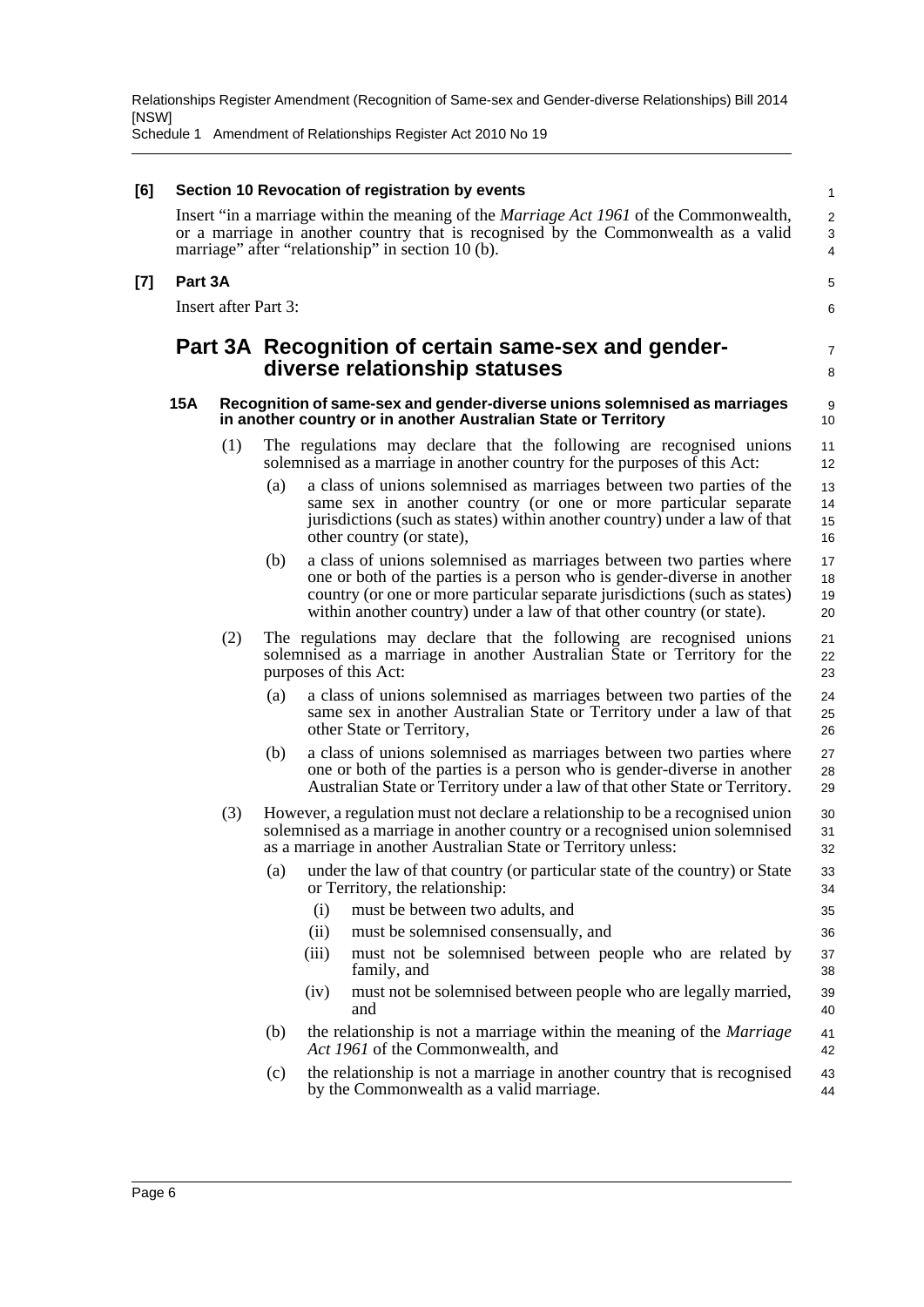|     | (4)                                                                                                                                  |                                                                                                                                                                                                                                                                                                 | The Registrar must, if registering a recognised union solemnised as a marriage<br>in another country or a recognised union solemnised as a marriage in another<br>Australian State or Territory in the Register under section 9: |                                                                                                                                                                                                                                                                                                          |                      |  |  |
|-----|--------------------------------------------------------------------------------------------------------------------------------------|-------------------------------------------------------------------------------------------------------------------------------------------------------------------------------------------------------------------------------------------------------------------------------------------------|----------------------------------------------------------------------------------------------------------------------------------------------------------------------------------------------------------------------------------|----------------------------------------------------------------------------------------------------------------------------------------------------------------------------------------------------------------------------------------------------------------------------------------------------------|----------------------|--|--|
|     |                                                                                                                                      | (a)                                                                                                                                                                                                                                                                                             |                                                                                                                                                                                                                                  | note that the parties are in a recognised union solemnised as a marriage<br>in another country or in another Australian State or Territory, and                                                                                                                                                          | $\overline{4}$<br>5  |  |  |
|     |                                                                                                                                      | (b)                                                                                                                                                                                                                                                                                             |                                                                                                                                                                                                                                  | specify the country (or the particular state of the country) or the other<br>Australian State or Territory in which the union was solemnised.                                                                                                                                                            | 6<br>$\overline{7}$  |  |  |
|     | (5)                                                                                                                                  |                                                                                                                                                                                                                                                                                                 |                                                                                                                                                                                                                                  | For the purposes of New South Wales law:                                                                                                                                                                                                                                                                 | 8                    |  |  |
|     |                                                                                                                                      | (a)                                                                                                                                                                                                                                                                                             |                                                                                                                                                                                                                                  | a recognised union solemnised as a marriage in another country or a<br>recognised union solemnised in another Australian State or Territory<br>that is registered under this Act is a de facto relationship, and                                                                                         | 9<br>10<br>11        |  |  |
|     |                                                                                                                                      | (b)                                                                                                                                                                                                                                                                                             |                                                                                                                                                                                                                                  | the parties to that relationship are de facto partners.                                                                                                                                                                                                                                                  | 12                   |  |  |
|     | (6)                                                                                                                                  | A marriage that is solemnised by or in the presence of a diplomatic or consular<br>official of another country under the law of that country and that is recognised<br>as valid by that other country is, for the purposes of this Act, taken to have<br>been solemnised in that other country. |                                                                                                                                                                                                                                  |                                                                                                                                                                                                                                                                                                          |                      |  |  |
| 15B | Recognition of same-sex and gender-diverse civil unions solemnised in<br>another country or in another Australian State or Territory |                                                                                                                                                                                                                                                                                                 |                                                                                                                                                                                                                                  |                                                                                                                                                                                                                                                                                                          |                      |  |  |
|     | (1)                                                                                                                                  | The regulations may declare that the following are recognised civil unions<br>solemnised in another country for the purposes of this Act:                                                                                                                                                       |                                                                                                                                                                                                                                  |                                                                                                                                                                                                                                                                                                          |                      |  |  |
|     |                                                                                                                                      | (a)                                                                                                                                                                                                                                                                                             |                                                                                                                                                                                                                                  | a class of unions solemnised as civil unions between two parties of the<br>same sex in another country (or one or more particular separate<br>jurisdictions (such as states) within another country) under a law of that<br>other country (or state),                                                    | 21<br>22<br>23<br>24 |  |  |
|     |                                                                                                                                      | (b)                                                                                                                                                                                                                                                                                             |                                                                                                                                                                                                                                  | a class of unions solemnised as civil unions between two parties where<br>one or both of the parties is a person who is gender-diverse in another<br>country (or one or more particular separate jurisdictions (such as states)<br>within another country) under a law of that other country (or state). | 25<br>26<br>27<br>28 |  |  |
|     | (2)                                                                                                                                  | The regulations may declare that the following are recognised civil unions<br>solemnised in another Australian State or Territory for the purposes of this<br>Act:                                                                                                                              |                                                                                                                                                                                                                                  |                                                                                                                                                                                                                                                                                                          |                      |  |  |
|     |                                                                                                                                      | (a)                                                                                                                                                                                                                                                                                             |                                                                                                                                                                                                                                  | a class of unions solemnised as civil unions between two parties of the<br>same sex in another Australian State or Territory under a law of that<br>other State or Territory,                                                                                                                            | 32<br>33<br>34       |  |  |
|     |                                                                                                                                      | (b)                                                                                                                                                                                                                                                                                             |                                                                                                                                                                                                                                  | a class of unions solemnised as civil unions between two parties where<br>one or both of the parties is a person who is gender-diverse in another<br>Australian State or Territory under a law of that other State or Territory.                                                                         | 35<br>36<br>37       |  |  |
|     | (3)                                                                                                                                  | However, a regulation must not declare a relationship to be a recognised civil<br>union solemnised in another country or a recognised civil union solemnised in<br>another Australian State or Territory unless:                                                                                |                                                                                                                                                                                                                                  |                                                                                                                                                                                                                                                                                                          |                      |  |  |
|     |                                                                                                                                      | (a)                                                                                                                                                                                                                                                                                             |                                                                                                                                                                                                                                  | under the law of that country (or particular state of the country) or State<br>or Territory, the relationship:                                                                                                                                                                                           | 41<br>42             |  |  |
|     |                                                                                                                                      |                                                                                                                                                                                                                                                                                                 | (i)                                                                                                                                                                                                                              | must be between two adults, and                                                                                                                                                                                                                                                                          | 43                   |  |  |
|     |                                                                                                                                      |                                                                                                                                                                                                                                                                                                 | (ii)                                                                                                                                                                                                                             | must be solemnised consensually, and                                                                                                                                                                                                                                                                     | 44                   |  |  |
|     |                                                                                                                                      |                                                                                                                                                                                                                                                                                                 | (iii)                                                                                                                                                                                                                            | must not be solemnised between people who are related by<br>family, and                                                                                                                                                                                                                                  | 45<br>46             |  |  |
|     |                                                                                                                                      |                                                                                                                                                                                                                                                                                                 | (iv)                                                                                                                                                                                                                             | must not be solemnised between people who are legally married,<br>and                                                                                                                                                                                                                                    | 47<br>48             |  |  |